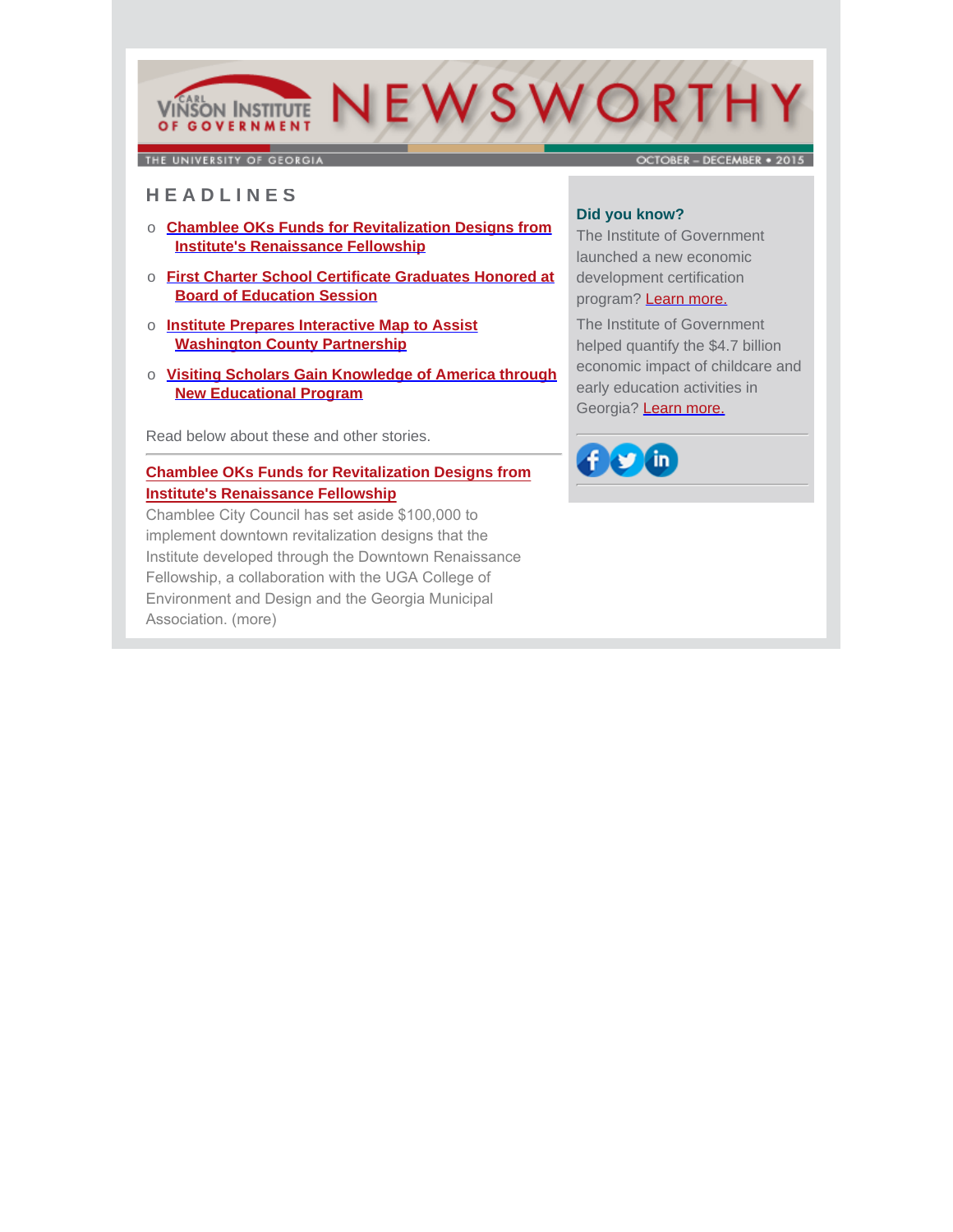# **First Charter School Certificate Graduates Honored at State Board of Education Session**

[At a recent Georgia Board of Education meeting, 11 finance](http://www.cviog.uga.edu/news/spotlights/122315-charter-school.html) officers from Georgia charter schools were presented with certificates for successfully completing the Institute's new Charter Schools Financial Management training program. (more)

# **[Institute Prepares Interactive Map to Assist Washington](http://www.cviog.uga.edu/news/spotlights/121615-washington.html) County Development Partnership**

An interactive map of middle Georgia's Washington County that the Institute produced in collaboration with UGA's Archway Partnership provides points of interest and economic development data for visitors and business prospects. (more)

# **Visiting Scholars Gain Knowledge of America through New Educational Program**

Korean scholars and government leaders that the Institute hosts on extended research projects now have the opportunity to gain a deeper understanding of American [culture and government through a Professional Developmen](http://www.cviog.uga.edu/news/spotlights/111515-korean-scholars.html)t Program that debuted this school year. (more)

# **Vinson Fellows Give Presentations on Fall Semester Student Internship Projects**

Internship projects conducted by fall semester's Vinson Fellows explored social media usage by public employees, [ways mass transit benefits communities, and how to assess](http://www.cviog.uga.edu/news/spotlights/122115-vinson-fellows.html) the effectiveness of government training programs. (more)

# **Georgia's Revised Erosion Control Manual Produced through Institute Collaboration**

The updated edition of Georgia's Manual for Erosion and Sediment Control was published through an Institute partnership with the Georgia Soil and Water Conservation [Commission, the Environmental Protection Division and th](https://gaswcc.georgia.gov/history-2016-edition-manual-erosion-and-sediment-control)e Department of Transportation. (more)

# **DBHDD Management Academy's Latest Class Recognized at Graduation Ceremony**

Twenty-two aspiring leaders selected for the Georgia Department of Behavioral Health and Developmental [Disabilities' third Management Academy were honored](http://www.cviog.uga.edu/news/spotlights/122215-dbhdd.html)

#### Visit us at

#### **[www.vinsoninstitute.org](http://www.cviog.uga.edu)**

#### **Upcoming Events**

Georgia Clerks Education Institute: February 7-9 District Days in the Capitol: February 17, 24, and March 2

Economic Development Landscape: March 2-3 GCCMA Spring Conference: March 23–26

#### **Newsworthy Notable**



**[Karen Payne](http://www.cviog.uga.edu/about-us/faculty-staff/karen-payne.html)** Senior Public Service Associate

Karen uses spatial and information technologies like geographic information systems to help public and private organizations respond to disasters and other humanitarian emergencies. Recently, she traveled to Egypt and South Africa to train information management officers with the United Nations Office for the Coordination of Humanitarian Affairs in more effective ways of obtaining reliable data to support relief efforts.

Our Partners in Training: